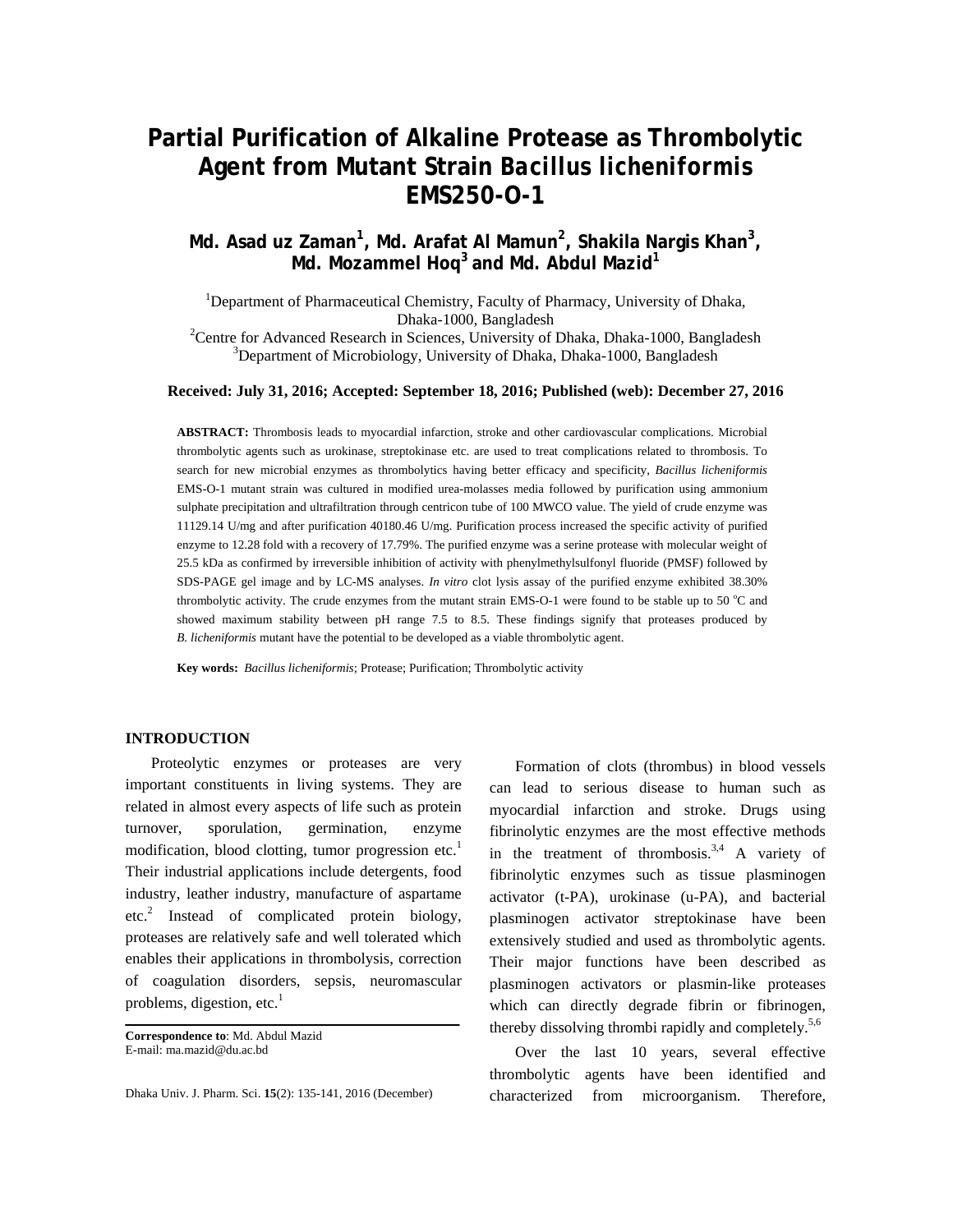microbial fibrinolytic enzymes, especially those from food-grade microorganisms, have the potential to be developed as functional food additives and drugs to prevent or cure thrombosis and other related diseases.<sup>7-9</sup> Fibrinolytic enzymes were successively discovered from different microorganisms, the most important among which is the genus *Bacillus* from traditional fermented foods. These bacterial strains have been found to effectively produce extracellular and intracellular proteases. Many previous researches have shown to successfully isolate and purify the fibrinolytic enzymes from *Bacillus* sp. for examples, *Bacillus* sp. strain CK 11-4 was discovered from traditional Korean fermented-soybean sauce, named Chung-Kook-Jang10, *Bacillus subtilis* DC33 was isolated from Chinese traditional Douchi<sup>11</sup> and *Bacillus licheniformis* KJ-31<sup>12</sup> isolated from Korean traditional Jeot-gal. The physiochemical properties of these enzymes have been characterized, and their effectiveness in thrombolysis in vitro has been further evaluated.

 Thrombolytic agents such as microbial streptokinase and urokinase, and recombinant tissue plasminogen activators such as altepase are used to dissolve the clots.<sup>13-15</sup> Unfortunately, these agents are often expensive, thermolabile and produce undesirable side effects. Therefore, further research needs to be carried out to find new fibrinolytic enzyme as potential antithrombotic drug. Recently, proteases produced by *Bacillus* species have been identified to possess fibrinolytic and thrombolytic activities.<sup>16,17</sup> These finding has opened a gateway to isolate newer thrombolytic agents from *Bacillus*  species as future antithrombotic therapy. The present study has been designed to develop the process to produce and purify the proteases produced by *Bacillus* species obtained from different sources such as foods, soils, etc.

#### **MATERIALS AND METHODS**

**Microorganism and culture.** *Bacillus licheniformis* EMS-O-1, mutant of *Bacillus* species isolated from feather decomposed soil was used to purify the protease $18$  and stock culture was maintained at -70°C in nutrient broth containing 10% glycerol. Initially, *B. licheniformis* EMS-O-1 was streaked onto TSA plates and incubated for 2 days at 37°C and then the organisms were transferred to screw cap test tubes containing 5 ml sterile TSB and incubated overnight at 37˚C and used as seed culture. Then seed culture was transferred in each 500 ml Erlenmeyer flask containing 95ml of modified ureamolasses medium (10g molasses, 5g urea, 5g  $K_2HPO_4$  and 1g  $MgSO_4$ ; initial pH 7.5) and incubated at 37 °C and 150 rpm in a thermostated orbital shaker for 48h.

 **Purification of enzyme.** Alkaline protease rich culture supernatant was separated from biomass by centrifugation of ferment at 5,000 g for 10 min. Then it was subjected to ammonium sulphate precipitation at a saturation level from 50% upto 80%  $(w/v)$ followed by centrifugation at 10,000 g at 4°C for 30 minutes. The precipitate obtained was dissolved in 50 mM Tris-HCl buffer (pH  $7.0$ ).<sup>19,20</sup> This partially purified enzyme was then concentrated by ultrafiltration passing through centricon tubes (Amicon®, Millipore) $^{21,22}$  of 100 kDa MWCO and 30 kDa MWCO.

 **Estimation of extracellular soluble protein and protease activity.** Concentration of extracellular soluble protein was estimated by Bradford method.<sup>23</sup> Bovine serum albumin (BSA) was used as standard and absorbances were recorded at 595nm using a spectrophotometer  $(GENESYS^{TM} \quad 5,$  Thermo Scientific). The protein concentration was calculated by drawing a standard calibration curve of bovine serum albumin. On the other hand, protease activity was estimated by a modified procedure described by Krieger and Lockwood using azo-casein (Sigma, USA) as a substrate.<sup>24</sup> For this study, 400  $\mu$ l of culture supernatant was mixed with 400 µl of 1% Azo-casein solution in 0.05 mM Tris-HCI buffer  $(P<sup>H</sup>)$ 8.5) and incubated for 1 hour at  $37 \text{ °C}$  in a shaking water bath. After stopping the reaction with 135 µl of 35% trichloroacetic acid (TCA), the mixture was kept for 10 min at 4  $\degree$ C and then centrifuged at 10,000 g for 10 min. The supernatant was mixed with NaOH (1 M) at 1:1 ratio and absorbance was recorded at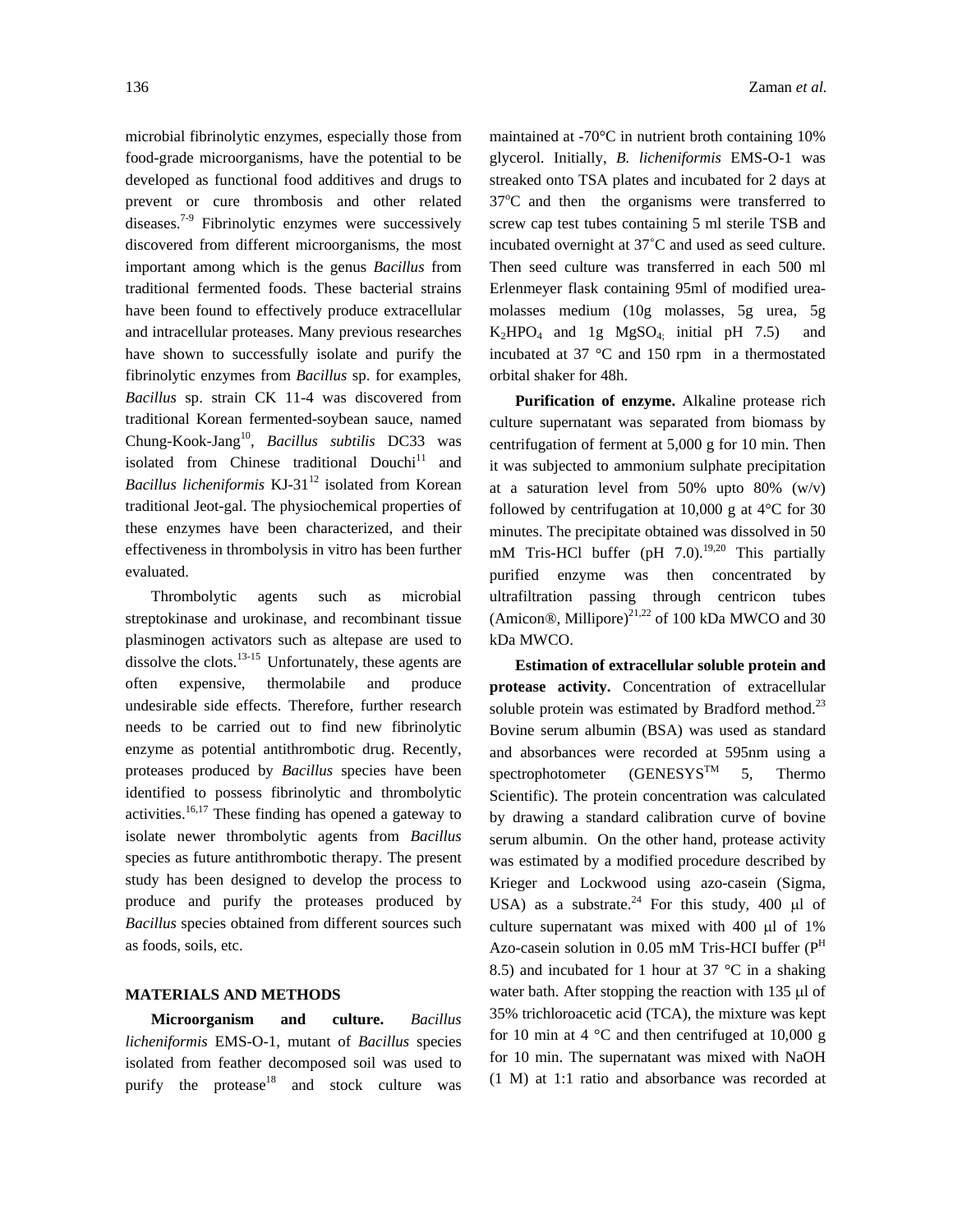440 nm immediately. A control reaction was carried out at the same time by adding TCA before mixing the culture supernatant with azo-casein solution. An increase in absorbance of 0.01 at 440 nm was considered as one unit of protease activity which reflected the amount of enzyme and expressed in U/ml. Specific activity (U/mg) was calculated from enzyme activity and extracellular protein concentration (mg/ml).

 **Protein molecular weight determination.** Permeates from centricon tubes (both 100 kDa MWCO and 30 kDa MWCO) were separated by electrophoresis on sodium dodecyl sulphate polyacrylamide gel (SDS-PAGE) using 12% gradient polyacrylamide gel and 4% polyacrylamide stacking gel. The gel sheet was then stained with coomassie brilliant blue  $(CBB)^{25,26}$  and molecular weight of the partially purified enzyme on gel image was estimated using Alpha View software. To further confirm, separated protein band was excised from the gel, destained and then extracted using buffer 5% formic acid/acetonitrile (1:2, v/v). The extracted protein was subjected to ESI LC/MS analysis (LC parameters: solvent-water/acetonitrile with 0.1% formic acid, flow rate - 0.5 ml/min, Column- Poroshell 120 EC-C18, Agilent Technologies, System: Shimazdu Prominance UFLC/UFLCxr; MS parameters: System: AB Sciex Triple TOF 5600, Scan for TOF MS:  $600 - 3000$  Da).<sup>27</sup>

**Stability of enzymes.** Stability of crude protease was determined by pre-incubating the protease at different temperatures and pH. To assess the thermal stability crude proteases were incubated at 25ºC, 30ºC, 40 ºC, 50 ºC, 60 ºC and 70 ºC for 1 hr. On the other hand, to assess the pH stability crude protease was incubated by diluting the enzyme in different buffers (pH 5.0 - 11.0) and incubated for 1 hr at room temperature. Buffers used for this study were citric acid buffer (pH 5.0 - 6.0), phosphate buffer (pH 7.0 - 8.0), carbonate buffer (pH 9.0 - 10) and sodium bicarbonate buffer (pH 11). After incubation, the enzyme activity was assayed as described above.

**Thrombolytic activity assay.** Thrombolytic activity of the partially purified enzymes were assessed in vitro by clot lysis moethod. Streptokinase was used as standard and PBS was used as control.<sup>28</sup> Briefly, fresh venous blood was transferred in different pre-weighed microcentrifuge tube (500 µl/tube) and allowed to form clot incubateing at 37°C for 45 minutes. Then serum was completely removed from each tube and weight of the clot in each tube was calculated. Then, 100 µl of partially purified enzymes were added in each tube. Commercially available streptokinase and PBS were used as control. All tubes were incubated at 37°C for 90 minutes for the lysis of clot. Then lysed clot was removed from each tube and weighed again. The percentage of weight loss in each tube was calculated. The assay was repeated thrice and the values were expressed as mean  $\pm$  SEM. The significance between % clot lysis by streptokinase and purified protease was analyzed by *t*-test.

# **RESULTS AND DISCUSSION**

 The production method yielded crude enzyme with specific activity of 1129.14 U/mg from the *Bacillus* sp. mutant strain EMS250-O-1 and total activity was found to be 405900.00 U (Table 1).The culture supernatant of EMS250-O-1 mutant was subjected to ammonium sulphate precipitation at 60% saturation which concentrated the proteins with specific activity of 40180.46 U/mg, while total activity enzyme was estimated as 135916.50 U. The initial total protein content was estimated 359.52 mg which reduced to 41.54 mg after salting out. Further ultra filtration with 100 kDa MWCO centricon tube reduces the protein concentration to 1.78 mg/ml. This purification process increased the specific activity by 12.28 folds with a recovery of 17.80% (Table 1). The successive purification through salt precipitation and ultrafiltration process increased the specific activity to 3272.75 U/mg and 40180.46 U/mg, respectively (Table 1).

 The total protein content of the culture supernatant decreased when the crude enzymes were subjected to ammonium sulphate precipitation. The purified enzyme obtained after ammonium sulphate precipitation and ultrafiltration through centricon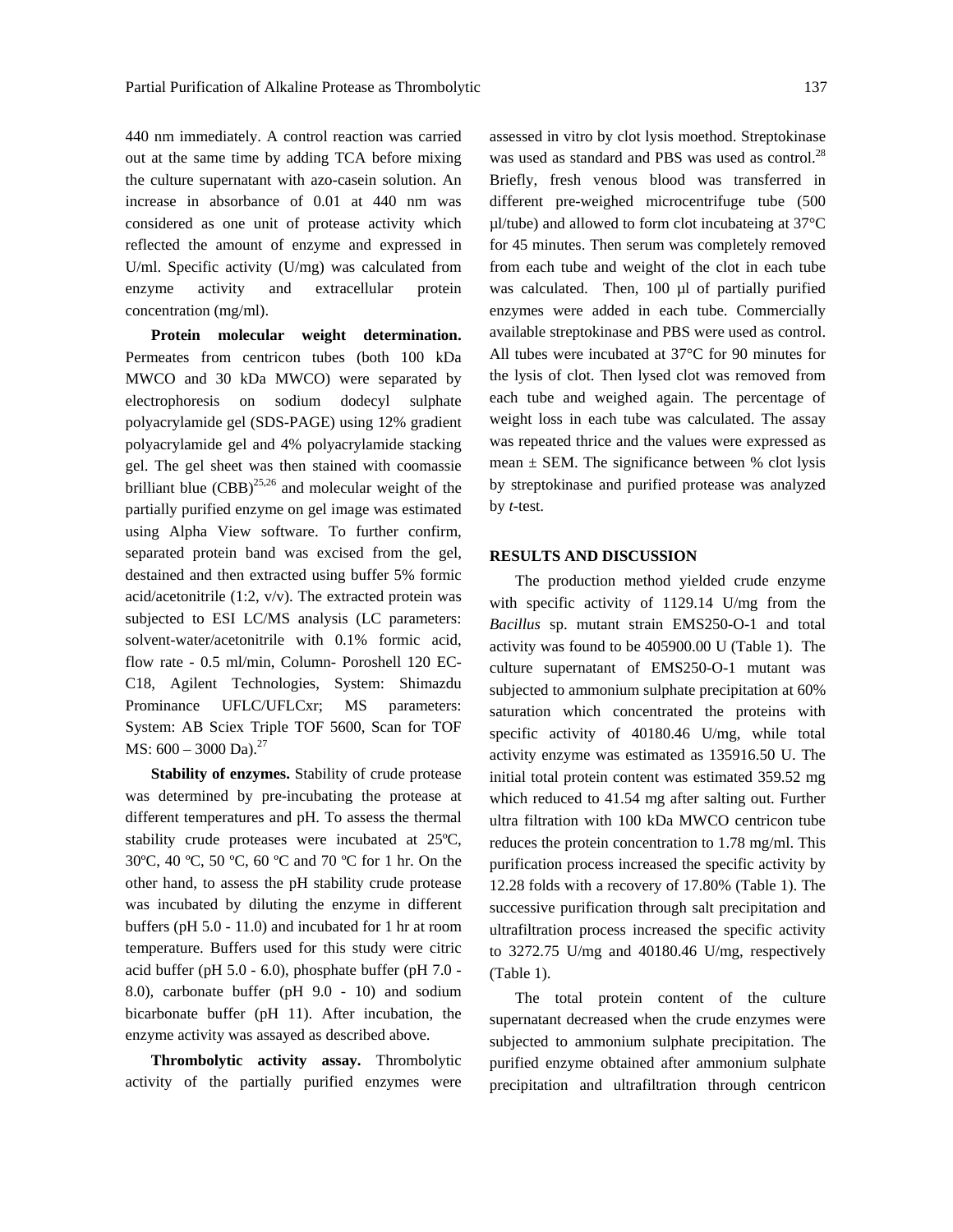tube suggested that the utrafiltration could retain the specific molecular weight proteins suggesting that our approach for purification was effective. The purified protease was identified as serine protease by irreversible inhibition of activity with phenylmethylsulfonyl fluoride (PMSF).



Figure 1. Molecular weight determination of the purified protease enzyme from *Bacillus sp.* EMS250-O-1 by polyacrylamide gel electrophoresis. Lane 1: Ammonium sulfate precipitated enzyme, Lane 2: 100 kDa Centricon tube retained enzyme*,* Lane 3: 30 kDd MWCO Centricon tube permeate enzyme.



Figure 2. Determination of molecular weight of partially purified proteases resolved on SDS-PAGE by LC-MS analysis. Intense signal at 25.5 kDa and less intense signal at 21.1 kDa indicating existence of two proteins which fairly converge to the molecular range of protease secreted from bacteria.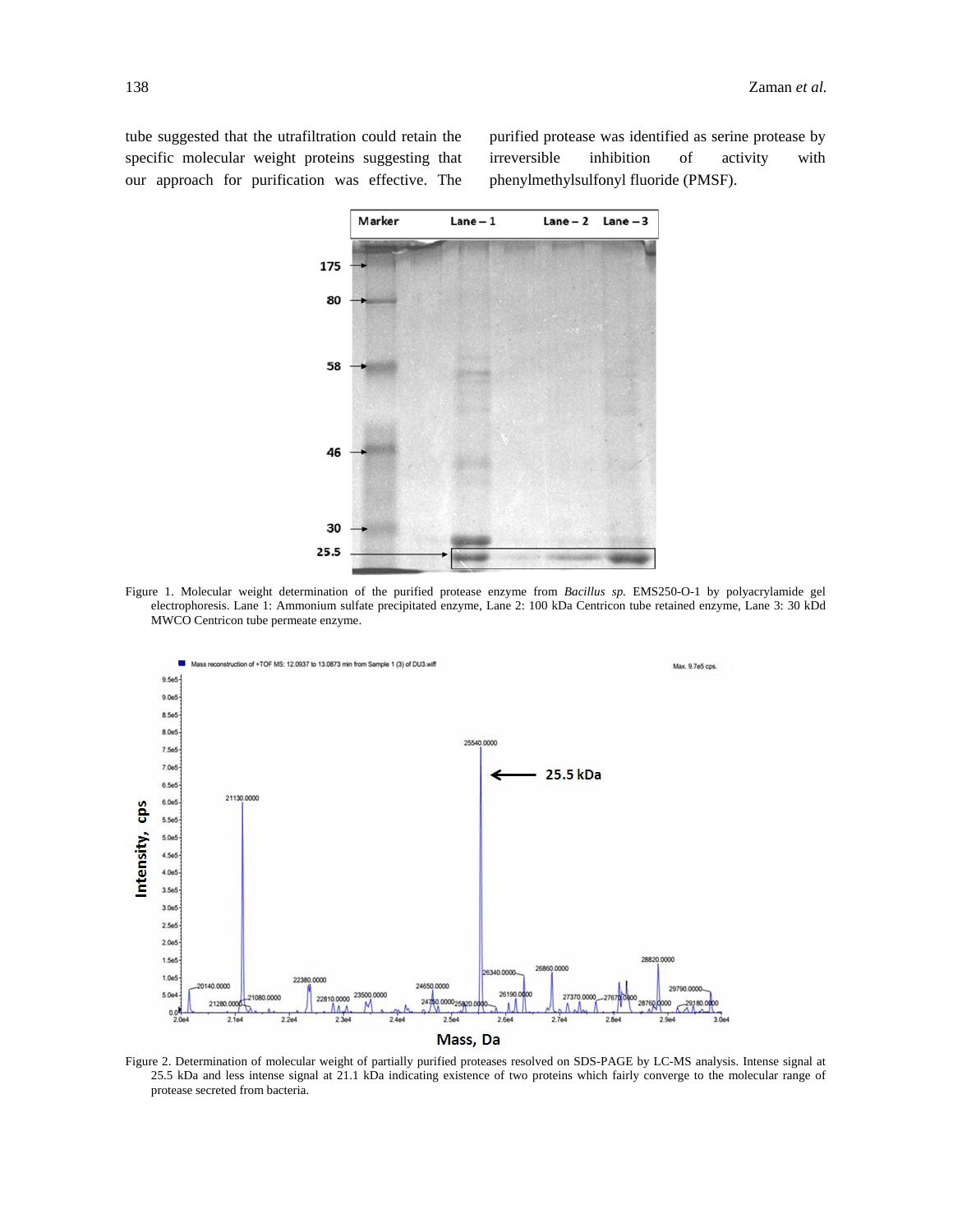

Figure 3. Effect of temperature (A) and pH (B) on the stability of crude alkaline protease



Figure 4. Thrombolytic effects of purified protease from *Bacillus sp.* mutant strain EMS250-O-1 with streptokinase and PBS. Data represented as mean ± SEM of three independent experiments. \*P<0.001 *vs* control (phosphate buffered saline).

**Table 1. The purification steps of thrombolytic protease enzyme from mutant strain** *B. licheniformis* **EMS250-O-1.** 

| Purification step                              | Total activity (U) | Total protein (mg) | Specific activity<br>(U/mg) | Purification fold | Recovery<br>(%) |
|------------------------------------------------|--------------------|--------------------|-----------------------------|-------------------|-----------------|
| Crude enzyme                                   | 405900.00          | 359.52             | 1129.14                     |                   | 100             |
| <b>Ammonium Sulfate</b><br>precipitated enzyme | 135916.50          | 41.54              | 3272.75                     | 2.90              | 33.49           |
| 100 kd Centricon tube<br>permeate              | 72233.85           | 1.78               | 40180.46                    | 12.28             | 17.80           |

 Permeates from 100 kDa MWCO tube retained enzymes was revealed by SDS-PAGE analysis of salt precipitated enzyme followed by gel image analysis (Figure 1). The presence of approximately 25.5 kDa protein was confirmed when permeates from 30 kDa MWCO centricon tube was analyzed by SDS-PAGE. Furthermore, gel digestion followed by LC-MS analysis as described above confirmed the molecular

weight of the partially purified enzyme from EMS250-O-1 mutant (Figure 2). The separated protein band of 25.5 kDa on gel, though contained multiple proteins which fairly converge to the molecular range of serine protease, secreted from the strain. Based on SDS-PAGE and LC-MS analysis, it was observed that the estimated molecular weight of partially purified targeted thrombolytic protein is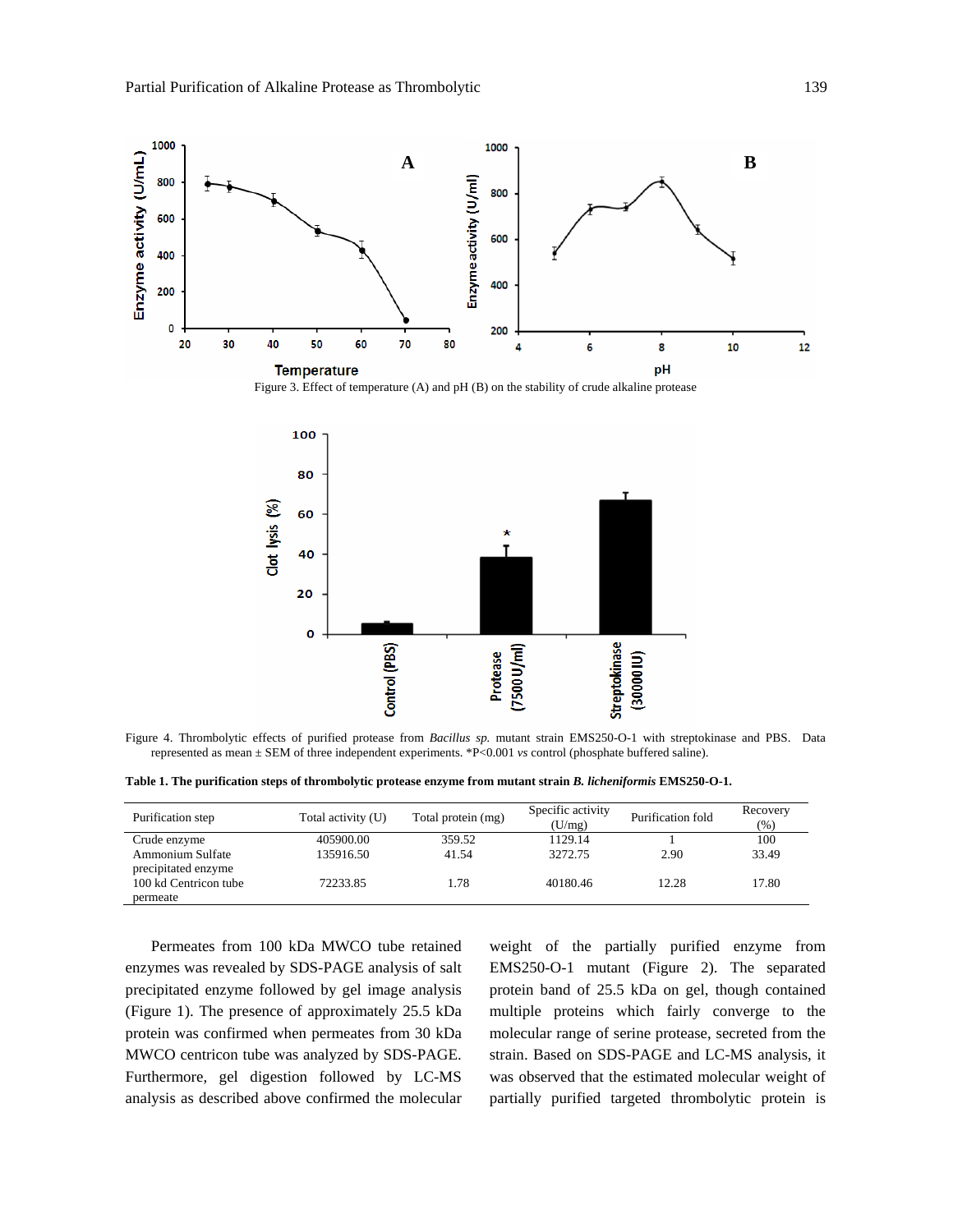25.5 kDa approximately. The purified enzyme was tested for its thrombolytic activity as described under materials and methods.

 The stability study of the protease from *Bacillus sp.* mutant strain EMS-O-1 showed that the activity remained more or less stable up to 50  $^{\circ}$ C, after which the activity began to decrease slowly. Activity was found to be deceased rapidly at 55  $^{\circ}$ C (Figure 3A). The enzyme was found to be highly stable at  $25^{\circ}$ C as it showed highest activity (793 U/ml) at this temperature. On the other hand, the enzyme showed highest stability between the pH range 7.5 to 8.5. The highest activity obtained at this point of highest stability was 853.0 U/ml (Figure 3B). The stability of the enzyme was found to be decreased beyond this pH range.

 Thrombolytic activity assay of the partially purified protease enzyme showed that the average % of clot lysis by the enzyme obtained from *Bacillus sp.* mutant strain EMS250-O-1 were 32.58±2.88%, 43.11±3.25% and 38.34±2.04%, respectively for three independent assays carried out in triplicate (Figure 4) with an average activity of 38.30%. This data is an indication of thrombolytic activity of the purified protein. Previous work on purification and characterization of thrombolytic enzymes from bacterial sources reported that the purified thrombolytic enzyme has a molecular weight within the range of 20-45 kDa. $^{1,12}$ 

#### **CONCLUSION**

 A number of microbial enzymes have been reported to have thrombolytic activities. Among them streptokinase (a bacterial protein from beta haemolytic *E. coli*) is used in practice as a thrombolytic agent. The beneficial effects and biochemical mechanisms of thrombolytic therapy have been established and search for new and alternative therapy is still continuing due to diversity of natural resources. *Bacillus* species have been recognized as source of protease enzymes having thrombolytic activities.<sup>1,11,12</sup> The nature of thrombolytic activity of microbial proteases in clot is similar to that of streptokinase. From out present

study, it is evident that the thrombolytic proteases obtained from *B. licheniformis* strain EMS250-O-1 has significant clot lysis activity. Further research can be conducted to develop a novel and economically viable therapeutic thrombolytic agents using these thrombolytic proteases.

# **ACKNOWLEDGEMENTS**

 The authors gratefully acknowledges the Ministry of Science and Technology, Government of the People's Republic of Bangladesh for funding support under special allocation for Science and Technology Programme 2015-2016 (Sl.217, Gr. Sl. 91,MEDI;S). Authors are also thankful to Incepta Pharmaceuticals Ltd., Ashulia, Dhaka, Bangladesh for providing Laboratory support for LC-MS analysis.

## **CONFLICT OF INTEREST**

We declare no conflict of interest.

#### **REFERENCES**

- 1. Craik, C.S., Page, M.J. and Madison, E.L. 2011. Proteases as therapeutics. *Biochem J.* **435**, 1-16
- 2. Rao, C.S., Sathish, T., Pendyala, B. Kumar, T.P. and Prakasham R.S. 2009. Development of a mathematical model for *Bacillus circulans* growth and alkaline protease production kinetics. *J. Chem. Technol. Biotechnol.* **84**, 302- 307.
- 3. Collen, D., Gold, H.K. 1990. New developments in thrombolytic therapy. *Adv. Exp. Med. Biol*. **281**, 333-54.
- 4. Tough, J. 2005. Thrombolytic therapy in acute myocardial infarction. *Nurs. Stand*. **19**, 55–64.
- 5. Lijnen, H.R.and Collen, D. 1995. Fibrinolytic agents: mechanisms of activity and pharmacology. *Thromb. Haemost.* **74**, 387-90.
- 6. Collen, D. and Lijnen, H.R. 2005. Thrombolytic agents. *Thromb. Haemost.* **93**, 627-630.
- 7. Sumi, H., Hamada, H., Tsushima, H., Mihara, H. and Muraki, H. 1987. A novel fibrinolytic enzyme (nattokinase) in the vegetable cheese Natto; a typical and popular soybean food in the Japanese diet. *Experientia* **43**, 1110-1111.
- 8. Kim, S.H. and Choi N.S. 2000. Purification and characterization of subtilisin DJ-4 secreted by *Bacillus* sp. strain DJ-4 screened from Doen-Jang. *Biosci. Biotechnol. Biochem*. **64,** 1722-1725.